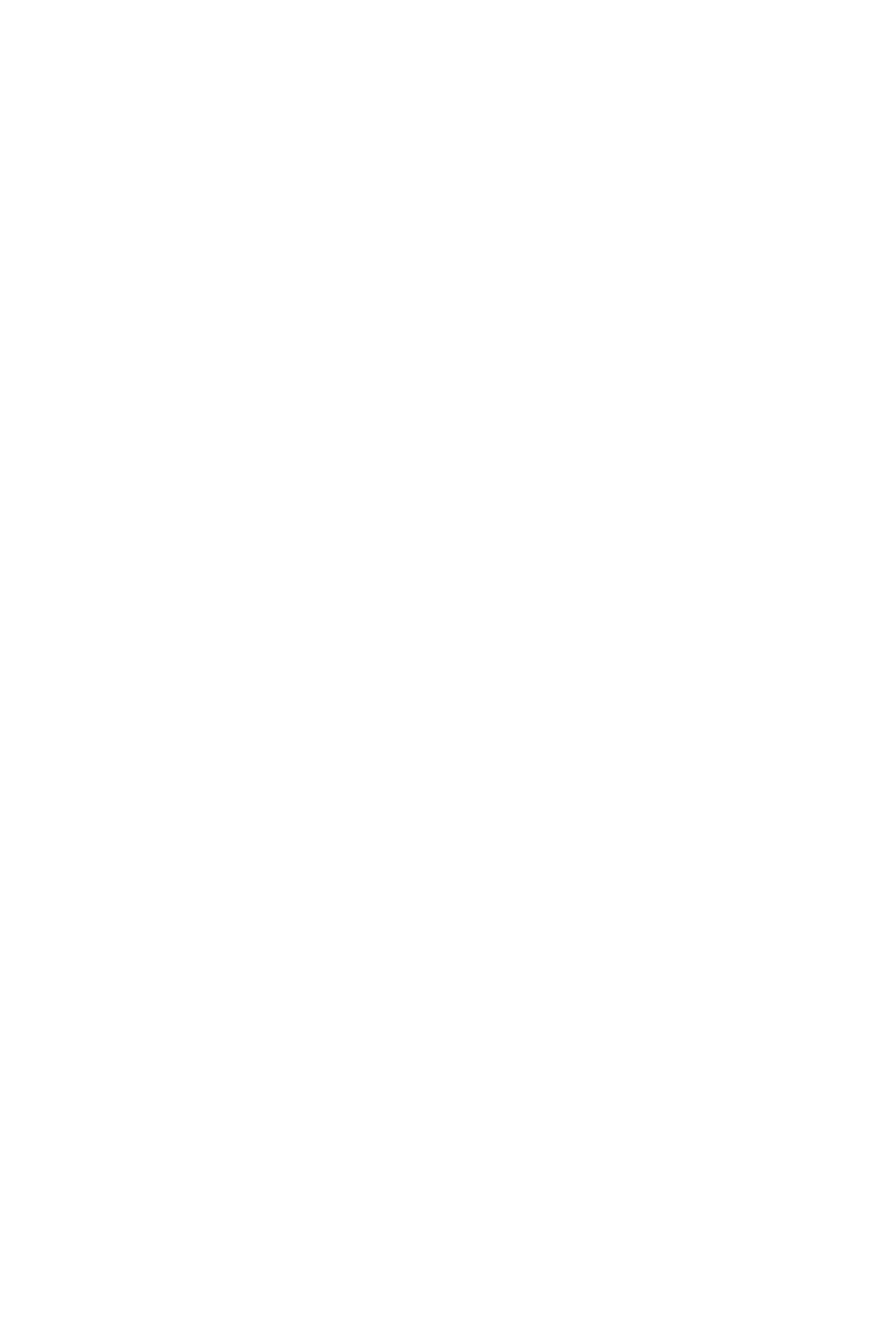# **Jurisprudence** *Theory and Context*

Eighth Edition

**Brian Bix**

carolina academic press Durham, North Carolina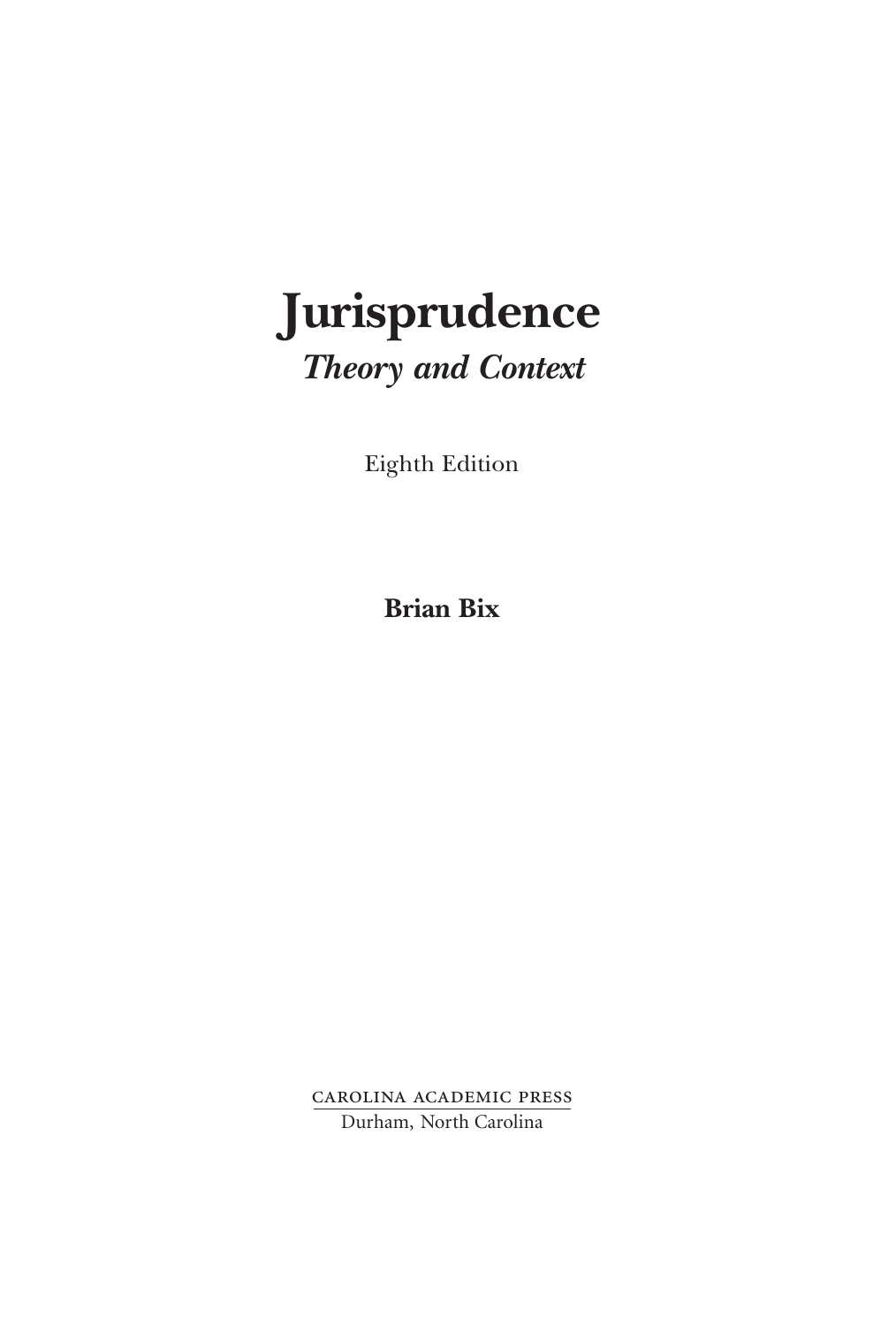Copyright © 2019 Brian Bix All Rights Reserved

### ISBN 978-1-5310-1794-1 (alk. paper) LCCN: 2019946941

Carolina Academic Press 700 Kent Street Durham, NC 27701 Telephone (919) 489-7486 Fax (919) 493-5668 www.cap-press.com

This edition of Jurisprudence: Theory and Context, 8th edition is published by arrangement with Sweet & Maxwell part of Thomson Reuters (Professional) UK Limited Aldgate House, 33 Aldgate High Street, London EC3N 1DL

Printed in the United States of America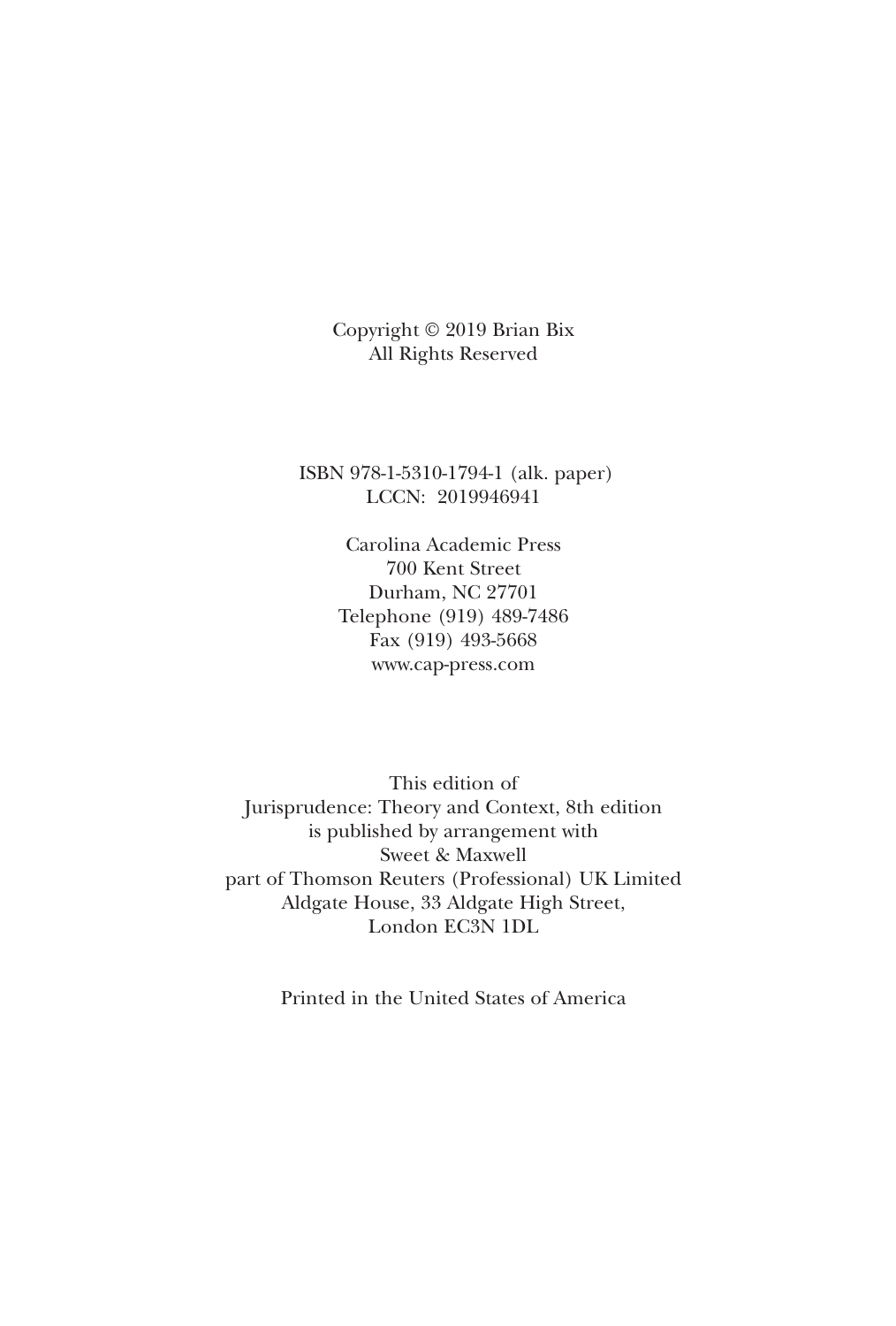For Joseph Raz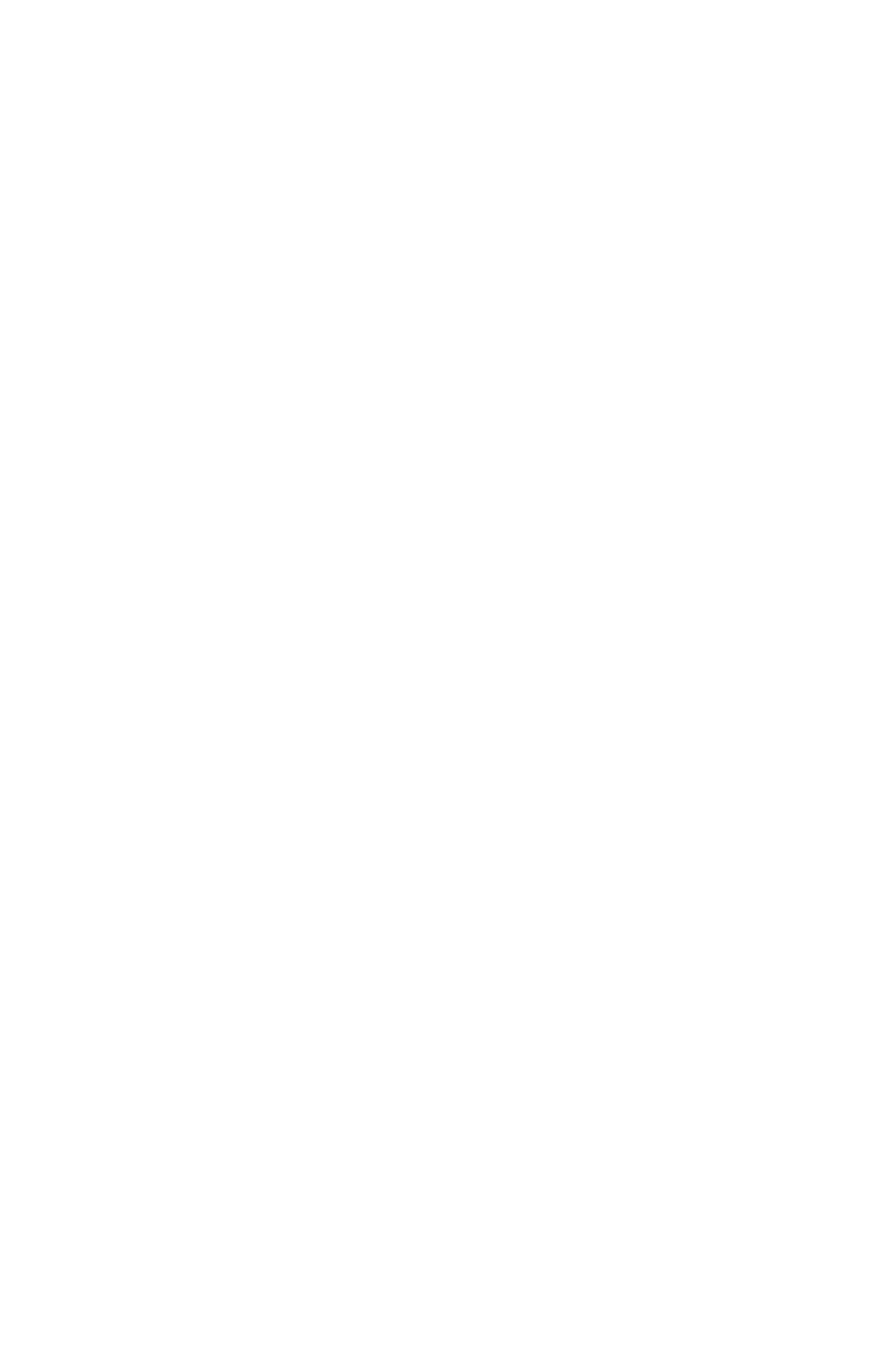## **Contents**

| List of Cases                                             | xiii           |
|-----------------------------------------------------------|----------------|
| Preface to the Eighth Edition                             | XV.            |
| Why Jurisprudence?                                        | XV1            |
| The Selection of Topics                                   | xvii           |
| <b>PART A Legal Theory: Problems and Possibilities</b>    |                |
| Chapter One: Overview, Purpose and Methodology            | 3              |
| Questions And Answers In Jurisprudence                    | 3              |
| Descriptive Theory                                        | $\overline{4}$ |
| Transforming the Question                                 | $\overline{5}$ |
| To What Extent is It Legal Theory?                        | $\overline{7}$ |
| <b>Suggested Further Reading</b>                          | 8              |
| Chapter Two: Legal Theory: General Jurisprudence and      |                |
| Conceptual Analysis                                       | 9              |
| The Problem of Theories of Law                            | 9              |
| Conceptual Analysis                                       | 12             |
| <b>Alternative Purposes</b>                               | 19             |
| Challenges to Conceptual Analysis                         | 25             |
| Boundary Lines in Law                                     | 27             |
| Conclusion                                                | 29             |
| <b>Suggested Further Reading</b>                          | 30             |
|                                                           |                |
| <b>PART B Individual Theories About the Nature of Law</b> |                |
|                                                           |                |

| Chapter Three: H. L. A. Hart and Legal Positivism | 33 |
|---------------------------------------------------|----|
| An Overview of Legal Positivism                   | 33 |
| Summary of Hart's Position                        | 37 |
| The Rule of Recognition                           | 41 |
| The Internal Aspect of Rules (and of Law)         | 42 |
| Open Texture                                      | 46 |
| The Minimum Content of Natural Law                | 48 |
| Inclusive versus Exclusive Legal Positivism       | 49 |
| <b>Other Approaches</b>                           | 53 |
|                                                   |    |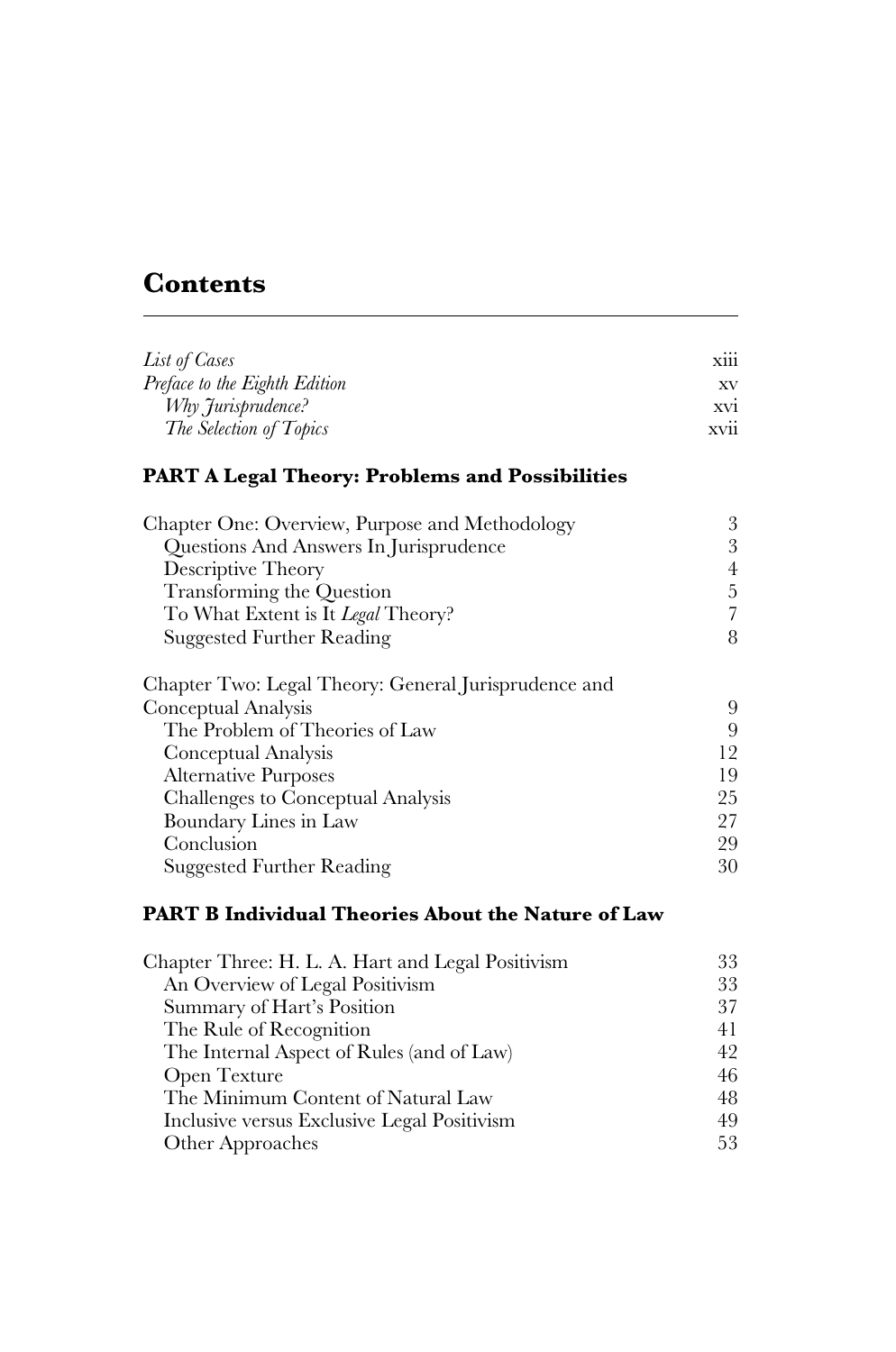| <b>Suggested Further Reading</b>                         | 56  |
|----------------------------------------------------------|-----|
| Chapter Four: Hans Kelsen's Pure Theory of Law           | 59  |
| The Pure Theory of Law                                   | 60  |
| Reduction and Legal Theory                               | 63  |
| Hart versus Kelsen                                       | 65  |
| On the Nature of Norms                                   | 67  |
| <b>Suggested Further Reading</b>                         | 67  |
| Chapter Five: Natural Law Theory and John Finnis         | 69  |
| <b>Traditional Natural Law Theory</b>                    | 69  |
| Medieval and Renaissance Theorists                       | 75  |
| John Finnis                                              | 77  |
| Natural Law Theory Versus Legal Positivism               | 79  |
| <b>Other Directions</b>                                  | 82  |
| <b>Suggested Further Reading</b>                         | 82  |
| Chapter Six: Understanding Lon Fuller                    | 85  |
| A Different Kind of Natural Law Theory                   | 85  |
| Fuller's Approach                                        | 86  |
| <b>Contemporary Views</b>                                | 90  |
| Fuller and Legal Process                                 | 91  |
| <b>Suggested Further Reading</b>                         | 91  |
| Chapter Seven: Ronald Dworkin's Interpretive Approach    | 93  |
| <b>Earlier Writings</b>                                  | 93  |
| Constructive Interpretation                              | 95  |
| <b>Right Answers</b>                                     | 101 |
| Dworkin versus Hart                                      | 104 |
| Debunking Questions                                      | 105 |
| <b>Suggested Further Reading</b>                         | 107 |
| <b>PART C Themes and Principles</b>                      |     |
| Chapter Eight: Justice                                   | 111 |
| John Rawls and Social Contract Theory                    | 113 |
| Rawls' Two Principles                                    | 116 |
| Rawls' Later Modifications                               | 118 |
| Robert Nozick and Libertarianism                         | 119 |
| Michael Sandel, Communitarianism and Civic Republicanism | 121 |
| Feminist Critiques                                       | 125 |
| <b>Suggested Further Reading</b>                         | 126 |
|                                                          |     |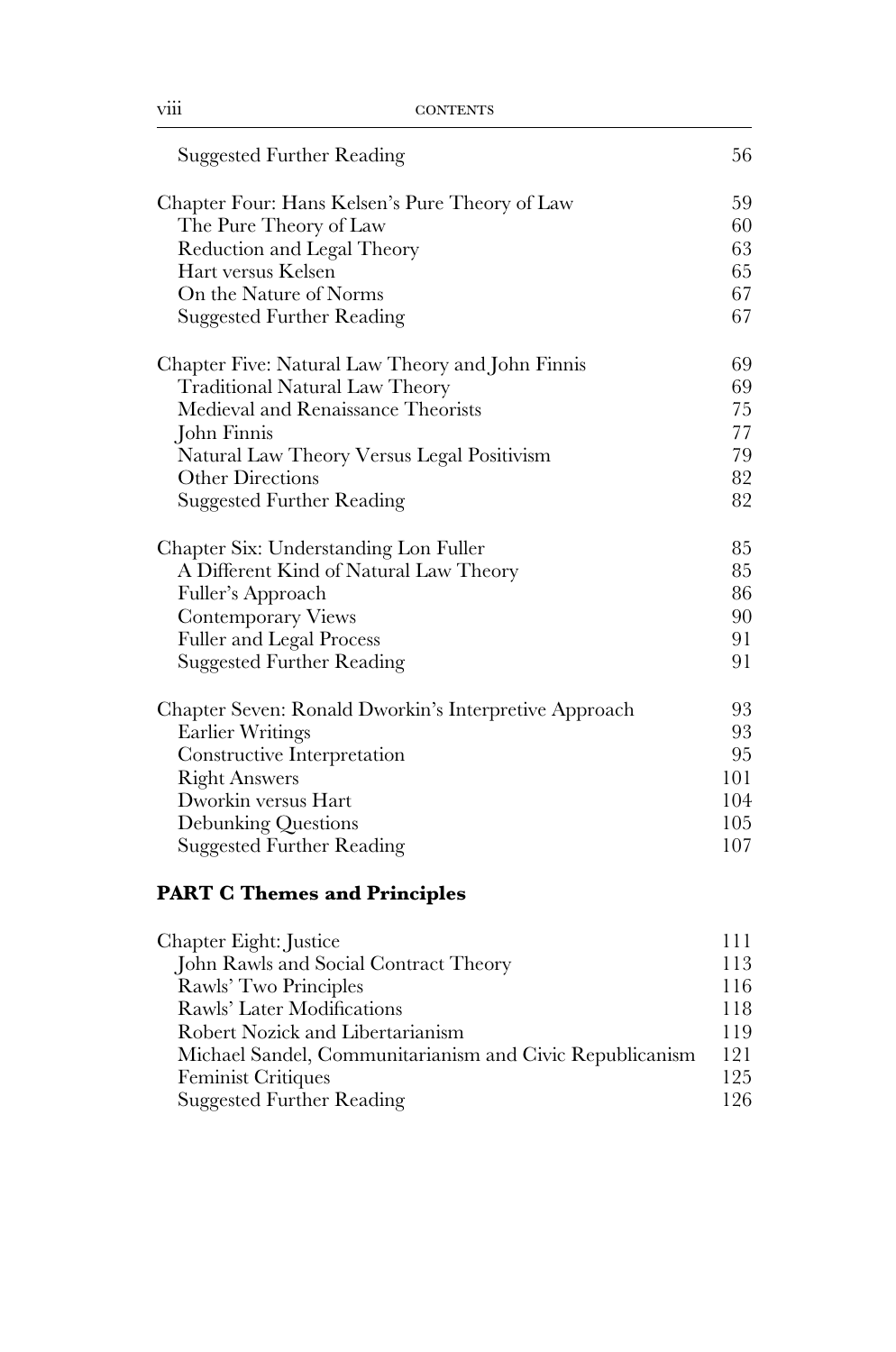| <b>Chapter Nine: Punishment</b>                                                                                                                          | 127                      |
|----------------------------------------------------------------------------------------------------------------------------------------------------------|--------------------------|
| <b>Starting Point</b>                                                                                                                                    | 127                      |
| Retribution                                                                                                                                              | 128                      |
| "Making Society Better": Consequentialism/Utilitarianism                                                                                                 | 130                      |
| Other Objectives                                                                                                                                         | 132                      |
| <b>Suggested Further Reading</b>                                                                                                                         | 133                      |
| Chapter Ten: Rights and Rights Talk                                                                                                                      | 135                      |
| Hohfeld's Analysis                                                                                                                                       | 138                      |
| Will Theory Versus Interest Theory                                                                                                                       | 140                      |
| Other Topics                                                                                                                                             | 141                      |
| <b>Suggested Further Reading</b>                                                                                                                         | 143                      |
| Chapter Eleven: Will and Reason                                                                                                                          | 145                      |
| Legal Positivism and Natural Law Theory                                                                                                                  | 146                      |
| Social Contracts and Economic Analysis                                                                                                                   | 148                      |
| <b>Suggested Further Reading</b>                                                                                                                         | 150                      |
| Chapter Twelve: Authority, Finality and Mistake                                                                                                          | 151                      |
| <b>Suggested Further Reading</b>                                                                                                                         | 155                      |
| Chapter Thirteen: Common Law Reasoning and Precedent                                                                                                     | 157                      |
| <b>Suggested Further Reading</b>                                                                                                                         | 162                      |
| Chapter Fourteen: Statutory Interpretation and Legislative<br>Intentions<br>Legislative Intention<br>"Plain Meaning"<br><b>Suggested Further Reading</b> | 165<br>165<br>167<br>170 |
| Chapter Fifteen: Legal Enforcement of Morality                                                                                                           | 173                      |
| Dividing Lines                                                                                                                                           | 173                      |
| <b>Topics</b>                                                                                                                                            | 175                      |
| Hart versus Devlin                                                                                                                                       | 176                      |
| A New Start                                                                                                                                              | 179                      |
| <b>Suggested Further Reading</b>                                                                                                                         | 183                      |
| Chapter Sixteen: The Obligation to Obey the Law                                                                                                          | 185                      |
| Obligation and Consent                                                                                                                                   | 186                      |
| Other Approaches                                                                                                                                         | 188                      |
| The Argument Against a General Moral Obligation to Obey                                                                                                  | 190                      |
| Connections                                                                                                                                              | 193                      |
| <b>Suggested Further Reading</b>                                                                                                                         | 193                      |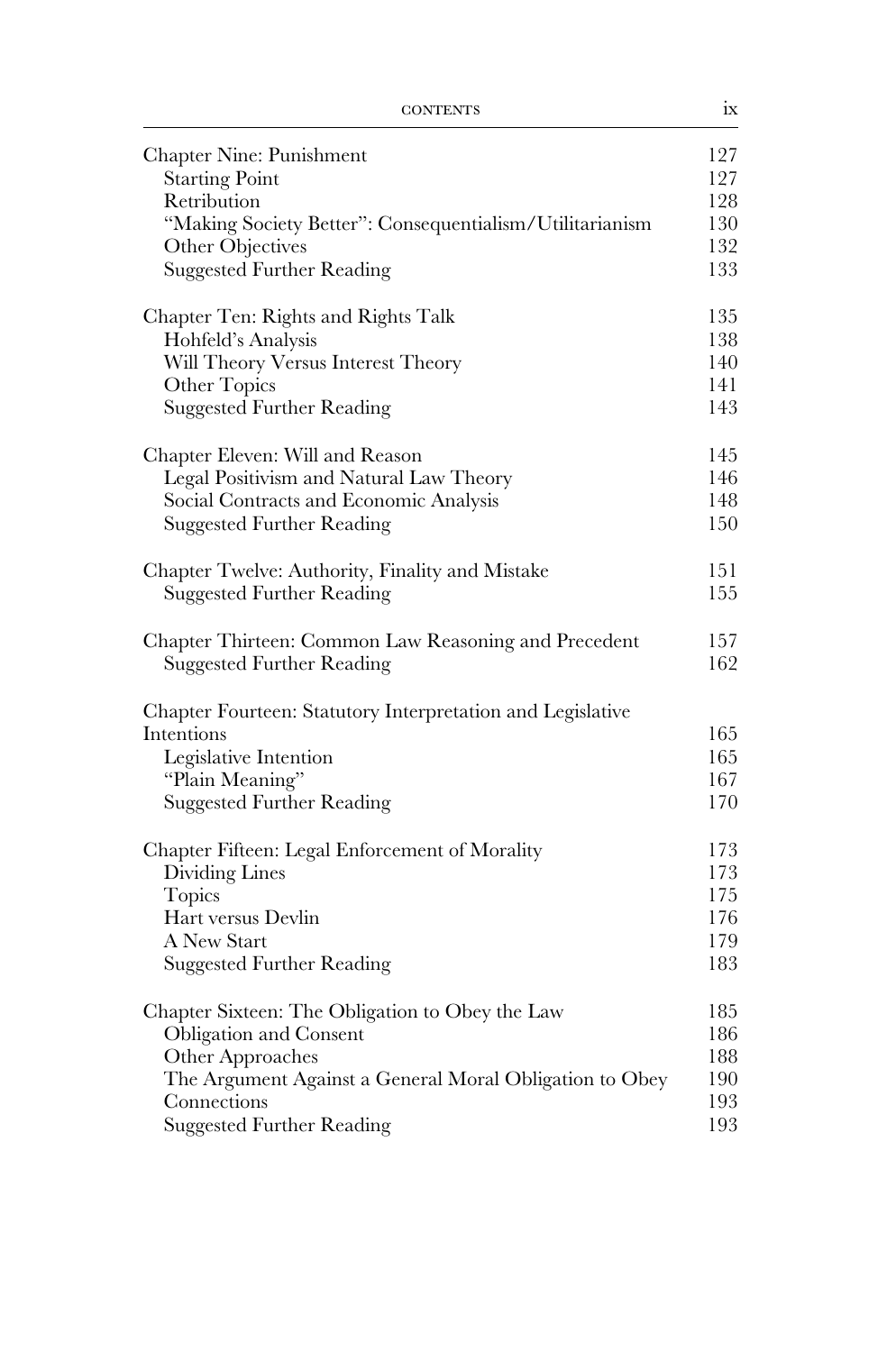## **PART D Modern Perspectives on Legal Theory**

| Chapter Seventeen: American Legal Realism            | 197 |
|------------------------------------------------------|-----|
| The Target: Formalism                                | 199 |
| Realism and Legal Analysis                           | 201 |
| Realism and the Courts                               | 204 |
| An Overview and Postscript                           | 207 |
| <b>Suggested Further Reading</b>                     | 208 |
| Chapter Eighteen: Economic Analysis of Law           | 211 |
| In Search of Consensus                               | 213 |
| The Coase Theorem                                    | 218 |
| Description and Analysis                             | 223 |
| Economics and Justice                                | 225 |
| Game Theory                                          | 228 |
| Public Choice Theory                                 | 231 |
| Other Variations                                     | 233 |
| The Limits of Law and Economics                      | 234 |
| <b>Suggested Further Reading</b>                     | 239 |
| Chapter Nineteen: Modern Critical Perspectives       | 243 |
| Critical Legal Studies                               | 243 |
| "Outsider Jurisprudence"                             | 248 |
| Feminist Legal Theory                                | 249 |
| Critical Race Theory                                 | 255 |
| <b>Other Critical Approaches</b>                     | 261 |
| <b>Suggested Further Reading</b>                     | 262 |
| Chapter Twenty: Law and Literature                   | 265 |
| Interpretation and Constraint                        | 266 |
| <b>Other Critics</b>                                 | 269 |
| Miscellaneous Connections                            | 270 |
| <b>Suggested Further Reading</b>                     | 271 |
| Chapter Twenty One: Philosophical Foundations of the |     |
| Common Law                                           | 273 |
| <b>Tort Law</b>                                      | 274 |
| Contract                                             | 275 |
| Property                                             | 276 |
| Criminal Law                                         | 278 |
| Causation                                            | 279 |
| <b>Suggested Further Reading</b>                     | 280 |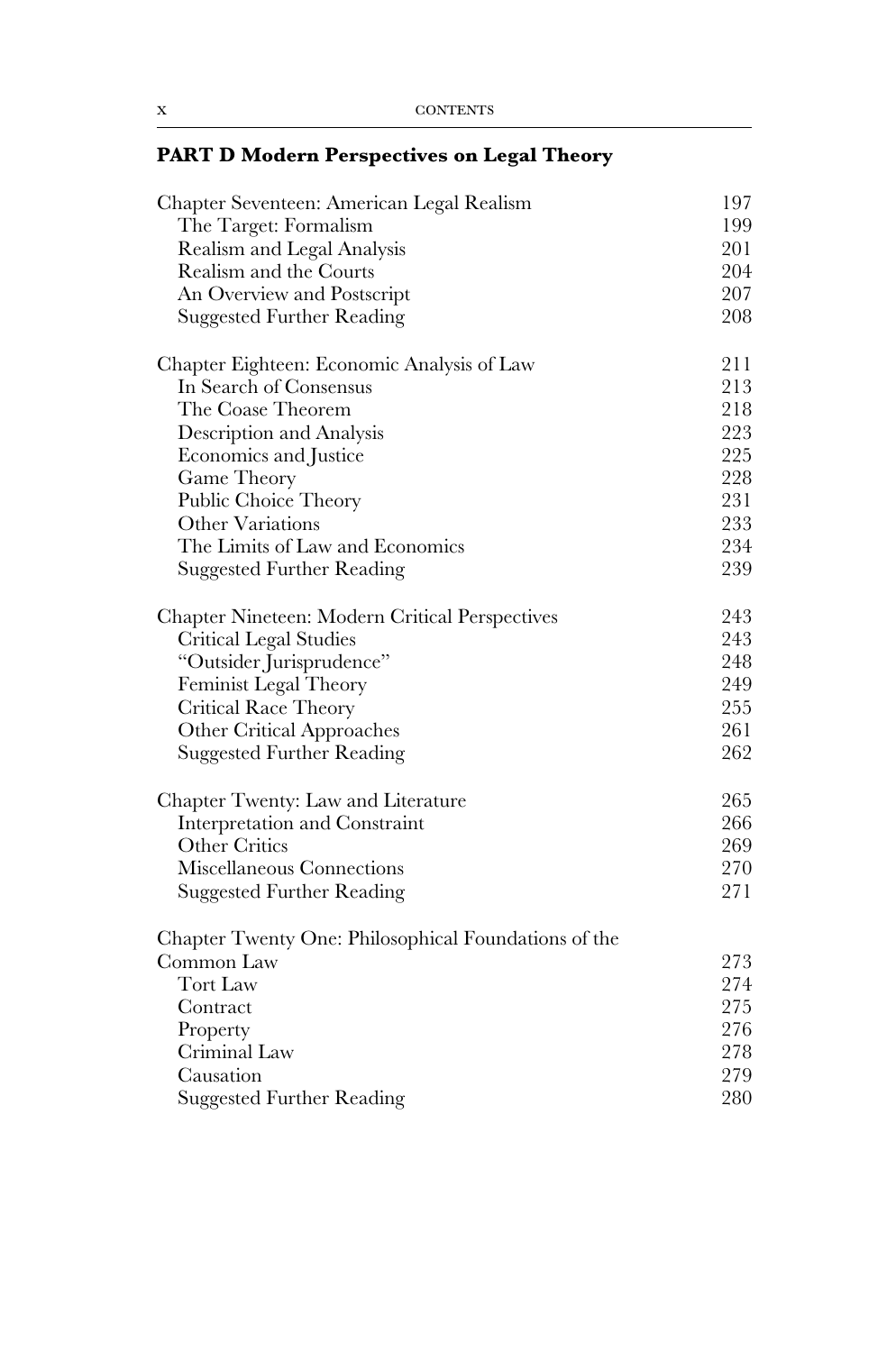| Chapter Twenty Two: Other Approaches | 283 |
|--------------------------------------|-----|
| Historical Jurisprudence             | 283 |
| Free Law Movement                    | 284 |
| Marxist Jurisprudence                | 285 |
| Scandinavian Legal Realism           | 286 |
| <b>Legal Process</b>                 | 287 |
| Pragmatism                           | 288 |
| Postmodernism                        | 292 |
| Suggested Further Reading            | 295 |
| Bibliography                         | 299 |
| Index                                | 341 |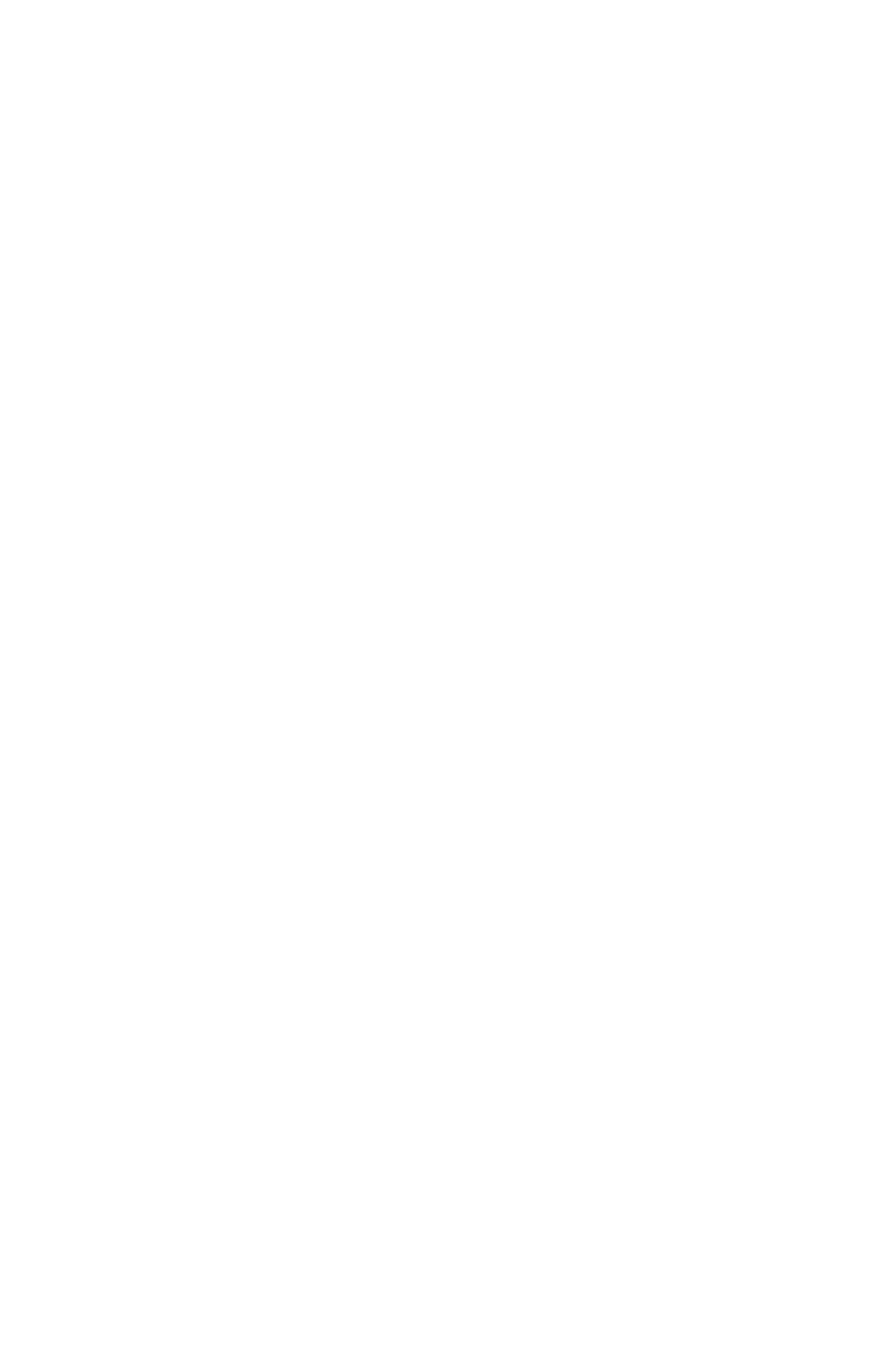# **List of Cases**

| Adams v Lindsell (1818) 106 Eng. Rep. 250 (KB)                           | $17-02n$       |
|--------------------------------------------------------------------------|----------------|
| American Booksellers Assoc. v Hudnut, 771 F.2d 323 (7th Cir. 1985),      |                |
| aff'd mem., 475 U.S. 1001 (1986)                                         | 15-03n, 19-04n |
| Re Baby M, 537 A.2d 1227 (N.J. 1988)                                     | $15-03n$       |
| Black-Clauson International Ltd v Papierwerke Waldhof-Aschaffenburg A.G. |                |
| $[1975]$ 1 All E.R. 810                                                  | $14 - 03n$     |
| Board of Education v Barnette, 319 U.S. 624 (1943)                       | $12-01n$       |
| Boomer v Atlantic Cement Co., 26 N.Y.2d 219, 257 N.E.2d 870, 309         |                |
| N.Y.S.2d 312 (1970)                                                      | $18-04n$       |
| Bowers v Hardwick, 478 U.S. 186 (1986)                                   | $15-03n$       |
| Brown v Board of Education, 347 U.S. 483 (1954)                          | $12 - 01n$     |
| Cooper v Aaron, 358 U.S. 1 (1958)                                        | $12-01n$       |
| Davis v Johnson [1979] A.C. 264                                          | 12-01, 14-03   |
| Donoghue v Stevenson [1932] A.C. 562                                     | 12-01          |
| Ellison v Brady, 924 F.2d 872 (9th Cir. 1991)                            | $19-05n$       |
| Garcia v San Antonio Metropolitan Transit Authority, 469 U.S. 528        |                |
| (1985)                                                                   | $12-01n$       |
| Henthorn v Fraser [1892] 2 Ch. 27                                        | $17-02n$       |
| Kelo v City of New London, 545 U.S. 469 (2005)                           | $21-04n$       |
| Lawrence v Texas, 539 U.S. 558 (2003)                                    | $15-03n$       |
| Lochner v New York, 198 U.S. 45 (1905)                                   | $17-03n$       |
| Lynch v Donnelly, 465 U.S. 668 (1984)                                    | $19-05n$       |
| MacPherson v Buick Motor Co., 217 N.Y.382, 111 N.E. 1050 (1916)          | $12 - 01$      |
| Madzimbamuto (Stella) v Lardner-Burke N.O. (1968) (2) S.A.L.R. 284       | $2-06n$        |
| Muller v Oregon, 208 U.S. 412 (1908)                                     | 17-04n         |
| Murphy v Brentwood District Council [1990] 3 W.L.R. 414                  | $12-01n$       |
| Omychund v Barker (Ch. 1744) 1 Atk. 21, 26 Eng. Rep.                     | $7-03n$        |
| Palsgraf v Long Island Railroad, 248 N.Y. 339, 162 N.E. 99 (1928)        | 17-03          |
| Pepper v Hart [1993] A.C. 591                                            | 14-03          |
| Plessy v Ferguson, 163 U.S. 537 (1896)                                   | $12-01n$       |
| Ploof v Putnam, 71 A. 188 (Vt. 1908)                                     | $21-04n$       |
| Practice Statement (Judicial Precedent) [1966] 1 W.L.R. 1234             | $13-01n$       |
| R. v Brown [1994] 1 A.C. 212                                             | 13-01n, 15-03n |
| R. v Shivpuri [1987] A.C. 1                                              | $12-01n$       |
| River Wear Commissioners v Adamson (1877) 2 App. Cas. 743                | $14-03n$       |
| Schwegmann Bros. v Calvert Distillers Corp., 341 U.S. 384 (1951)         | 14-03n         |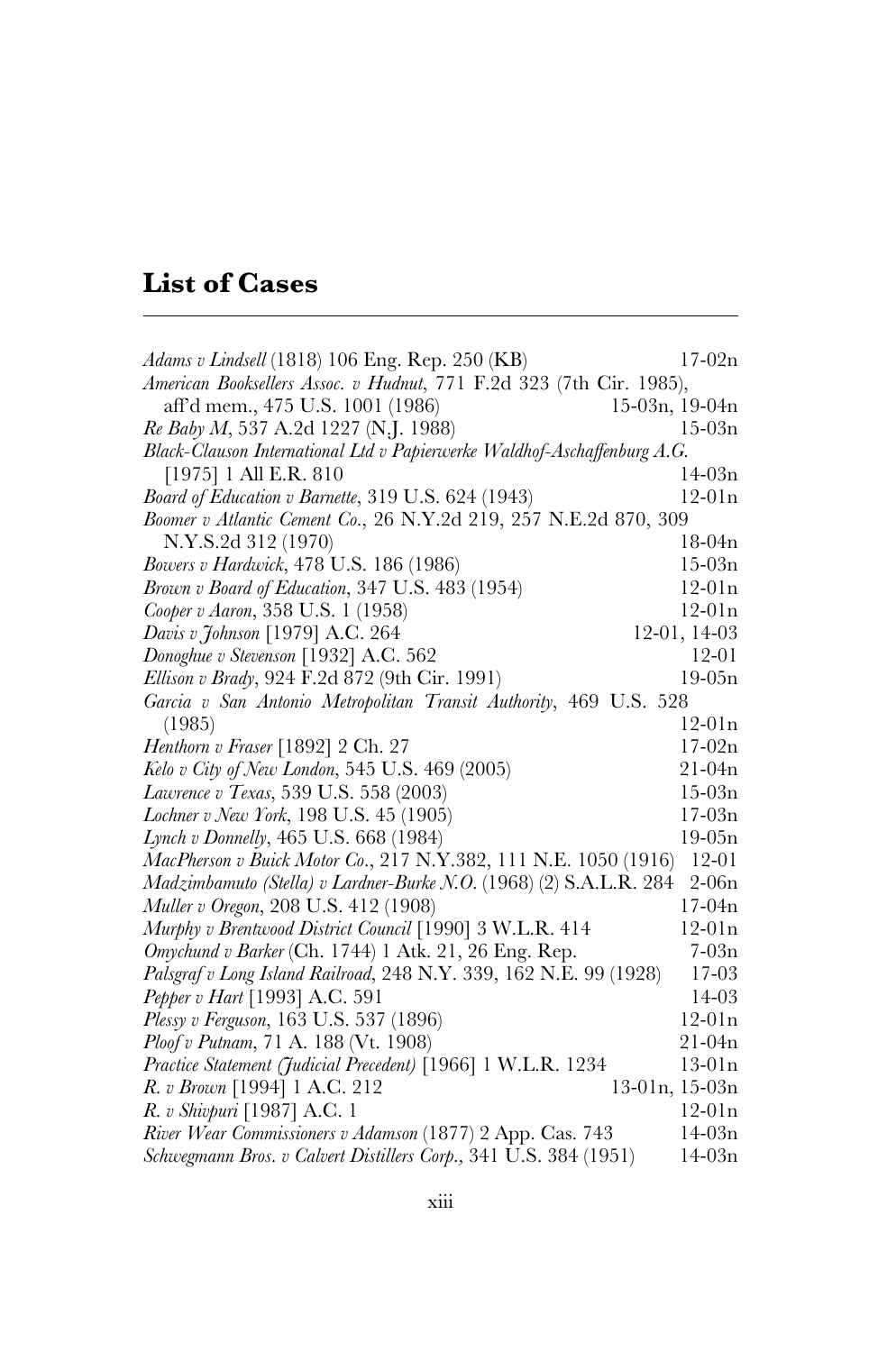| Southern Pacific Co. v Jensen, 244 U.S. 205 (1917)                   | 13-01n, 17-03n      |
|----------------------------------------------------------------------|---------------------|
| State v. Greene, 338 P.2d 1132 (Or. App. 2016)                       | $3-0.5n$            |
| Swift v Tyson, 41 U.S. 1 (1842)                                      | 13-01n              |
| Uganda v Commissioner of Prisons, Ex p. Matovu [1966] East Afr. L.R. |                     |
| 514                                                                  | $2-06n$             |
| United States v Carroll Towing Co., 159 F.2d 169 (2nd Cir. 1947)     | $18-04n$            |
| United States v E.C. Knight Co., 156 U.S. 1 (1895)                   | $17-02n$            |
| Vincent v Lake Erie Transportation Co., 124 N.W. 221 (Minn. 1910)    | $21-04n$            |
| Young v Bristol Aeroplane Co. Ltd. [1944] K.B. 718                   | $12-01n$ , $13-01n$ |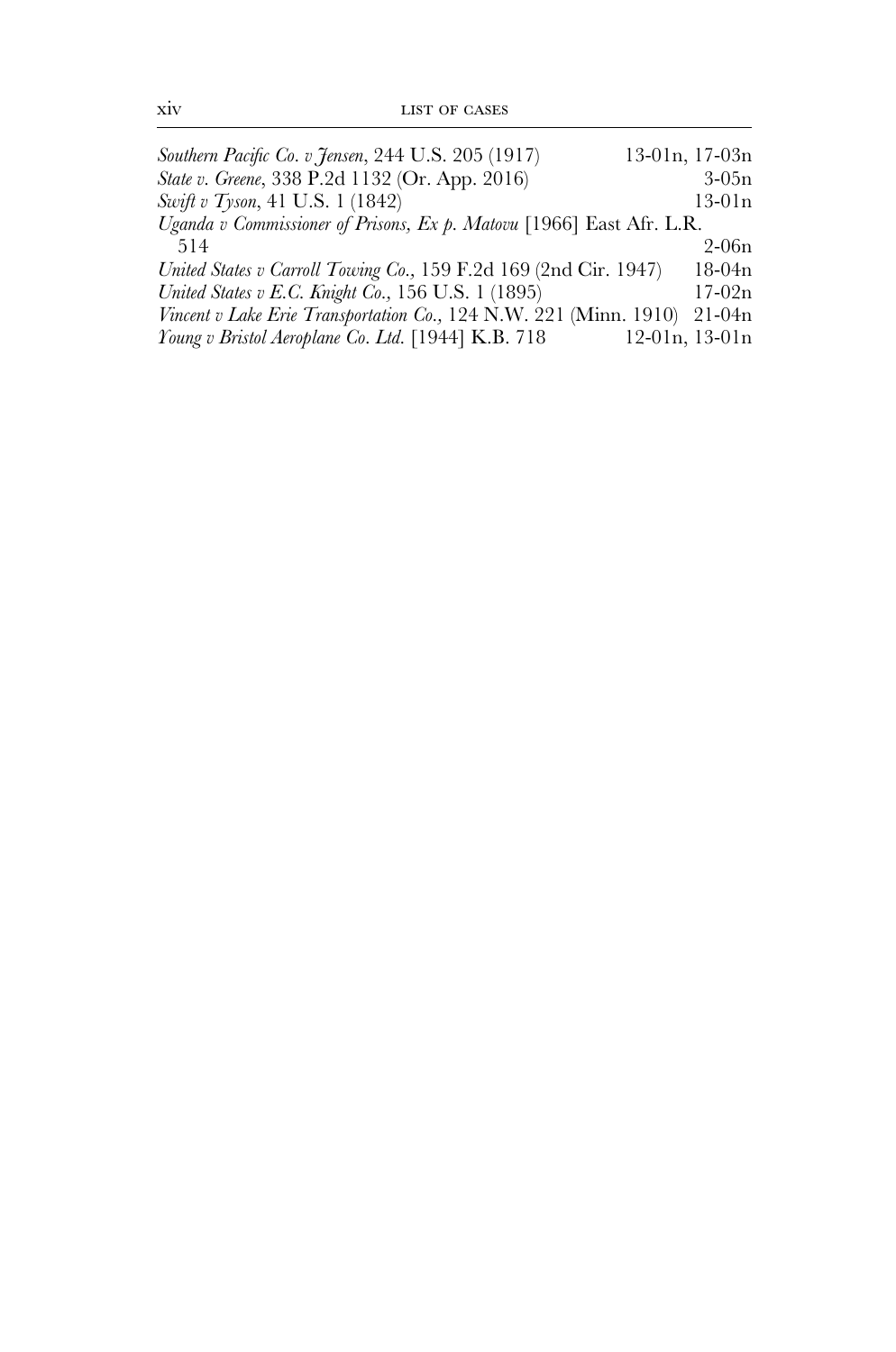### **Preface to the Eighth Edition**

This book derives from efforts over the course of three decades to teach jurisprudence: in particular, the struggle to explain some of the more difficult ideas in the area in a way that could be understood by those new to the field, without at the same time simplifying the ideas to the point of distortion. This text is grounded in a combination of frustrations: the frustration I sometimes feel as a teacher, when I am unable to get across the beauty and subtlety of the great writers in legal theory<sup>1</sup>; and the frustration my students sometimes feel, when they are unable to understand me, due to my inability to explain the material in terms they can comprehend. **0–01**

I do not underestimate the difficulty of the task I have set myself, and I am sure that this text does not always achieve all that it sets out to do. At the least, I hope that I do not appear to be hiding my failures behind legal or philosophical jargon. H. L. A. Hart once wrote the following in the course of discussing an assertion made by the American judge and theorist Oliver Wendell Holmes:

"To make this discovery with Holmes is to be with a guide whose words may leave you unconvinced, sometimes even repelled, but never mystified. Like our own [John] Austin . . . Holmes was sometimes clearly wrong; but again like Austin he was always wrong clearly."2

I do not purport to be able to offer the powerful insights or the elegant prose of Holmes and Hart, but I do strive to emulate them in the more modest, but still difficult task of expressing ideas in a sufficiently straightforward manner, such that when  $\overline{I}$  am wrong,  $\overline{I}$  am "wrong clearly".

This book is part introductory text and part commentary. In the preface to his classic text, *The Concept of Law,* Hart stated his hope that

<sup>1</sup> Unlike some writers—e.g*.* William Twining, "Academic Law and Legal Philosophy: The Significance of Herbert Hart" (1979) 95 *Law Quarterly Review* 557 at 565–580, Roger Cotterrell, "Why Jurisprudence is Not Legal Philosophy", 5 *Jurisprudence* 41 (2014), Michael Spencer Robertson, "More Reasons Why Jurisprudence is Not Legal Philosophy", 30 *Ratio Juris* 403 (2017)—I do not distinguish between "jurisprudence", "legal theory", and "legal philosophy", and I will use those terms interchangeably.

<sup>2</sup> H. L. A. Hart, "Positivism and the Separation of Law and Morals", 71 *Harvard Law Review* 593 at 593 (1958).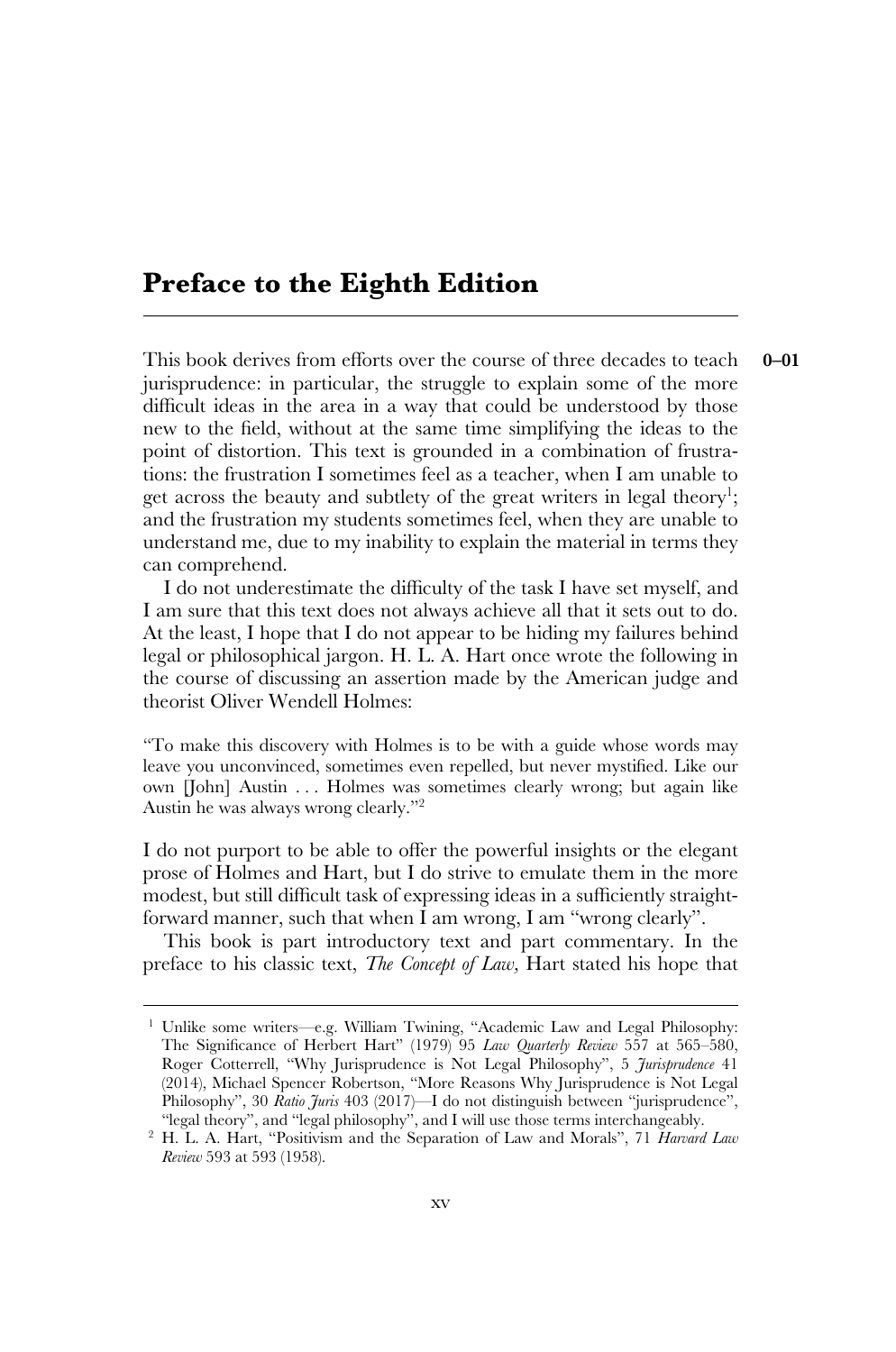his book would "discourage the belief that a book on legal theory is primarily a book from which one learns what other books contain."3 My aims are less ambitious: the present text *is* a book meant to inform readers what other books contain—the primary texts are not always as accessible as they might be. However, this book is distinctly *not* meant as a substitute for reading those primary texts: the hope and the assumption is that readers will go to the primary texts first, and will return to them again after obtaining whatever guidance is to be offered in these pages. However, there are also many places in the text where I go beyond a mere reporting of the debate, and try to add my own views to the discussion.

#### why jurisprudence?

#### Why study jurisprudence? **0–02**

For many students, the question has a simple answer: for them, it is a required course which they must pass in order to graduate. For students in this situation, the questions about any jurisprudence book will be whether it can help them to learn enough of the material to get them where they need to be: just passing the course, or perhaps doing sufficiently well in the course that their overall class standing is not adversely affected. However, even students who have such a minimal survival attitude towards the subject might want to know what further advantage they might obtain from whatever knowledge of the subject they happen to pick up.

At the practical level, reading and participating in jurisprudential discussions develops the ability to analyse and to think critically and creatively about the law. Such skills are always useful in legal practice, particularly when facing novel questions within the law or when trying to formulate and advocate novel approaches to legal problems. So even those who need a "bottom line" justification for whatever they do should be able to find reasons to read legal theory.

There is also a sense that philosophy, even where it does not have direct applications to grades or to practice, has many indirect benefits. Philosophy trains one to think sharply and logically; one learns how to find the weaknesses in other people's arguments, and in one's own; and one learns how to evaluate and defend, as well as attack, claims and positions. Philosophy could thus be seen as a kind of mental exercise program, on a par with chess or bridge (or theology). Giving the centrality of analytical skills to what both lawyers and law students do, one should not quickly dismiss any activity that can help one improve those abilities.

At a professional level, jurisprudence is the way lawyers and judges reflect on what they do and what their role is within society. This truth is reflected by the way jurisprudence is taught as part of a *university* 

<sup>3</sup> H. L. A. Hart, *The Concept of Law* (3rd ed., Clarendon Press, Oxford, 2012), p. vi.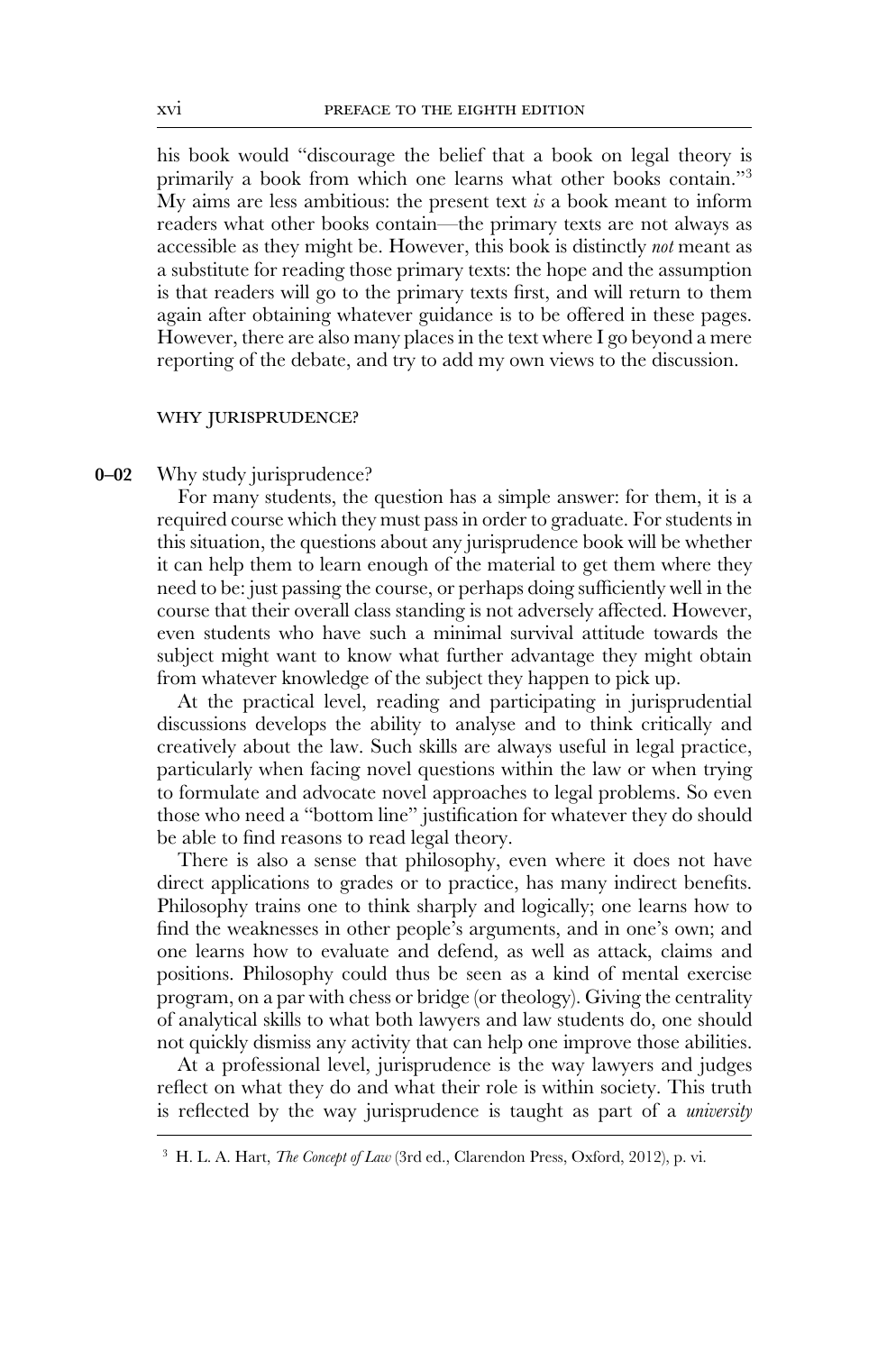education in the law, where law is considered not merely as a trade to be learned (like carpentry or fixing automobiles) but as an intellectual pursuit. For those who believe that only the reflective life is worth living, and who also spend most of their waking hours working within (or around) the legal system, there are strong reasons to want to think deeply about the nature and function of law, the legal system, and the legal profession.

Finally, for some (whether the blessed or the cursed, one cannot say), jurisprudence is interesting and enjoyable on its own, whatever its other uses and benefits. There will always be some for whom learning is valuable in itself, even if it does not lead to greater wealth, greater selfawareness, or greater social progress.

### THE SELECTION OF TOPICS

One can find entire books on many of the topics discussed in the present volume in short chapters (or parts of chapters). I have done my best to offer overviews that do not sacrifice the difficulty of the subjects, but I fear that some distortion or confusion is an inevitable risk in any summary. In part to compensate for the necessarily abbreviated nature of what is offered, a list of "Suggested Further Reading" is offered at the end of each chapter (and there are footnote citations to the primary texts in the course of the chapters) for those who wish to locate longer and fuller discussions. **0–03**

A related problem is that in the limited space available, I could not include all the topics that are associated with jurisprudence (a course whose content varies from teacher to teacher). The variety of topics included in books and articles under the category of jurisprudence is vast, so inevitably any text will fail to include every topic that a student, scholar, and teacher might want included. Through my silence (or brevity), I do not mean to imply that the topics not covered are not interesting, not important, or not properly part of jurisprudence.

Every person using this book will predictably find some chapters more useful for their purposes than others, even (or especially) if they are students using this book to accompany a general jurisprudence course. In particular, the topics in the first part of the book are usually not covered in university courses, though I believe that thinking through some of the foundational questions raised there might help one gain a deeper or more coherent view of jurisprudence as a whole.

References to legal practice offered in this book will be primarily to the practices in the American and English<sup>4</sup> legal systems, as these are

<sup>4</sup> I am following the usual convention of using the term "English legal system" to refer to the legal system that extends over both England and Wales.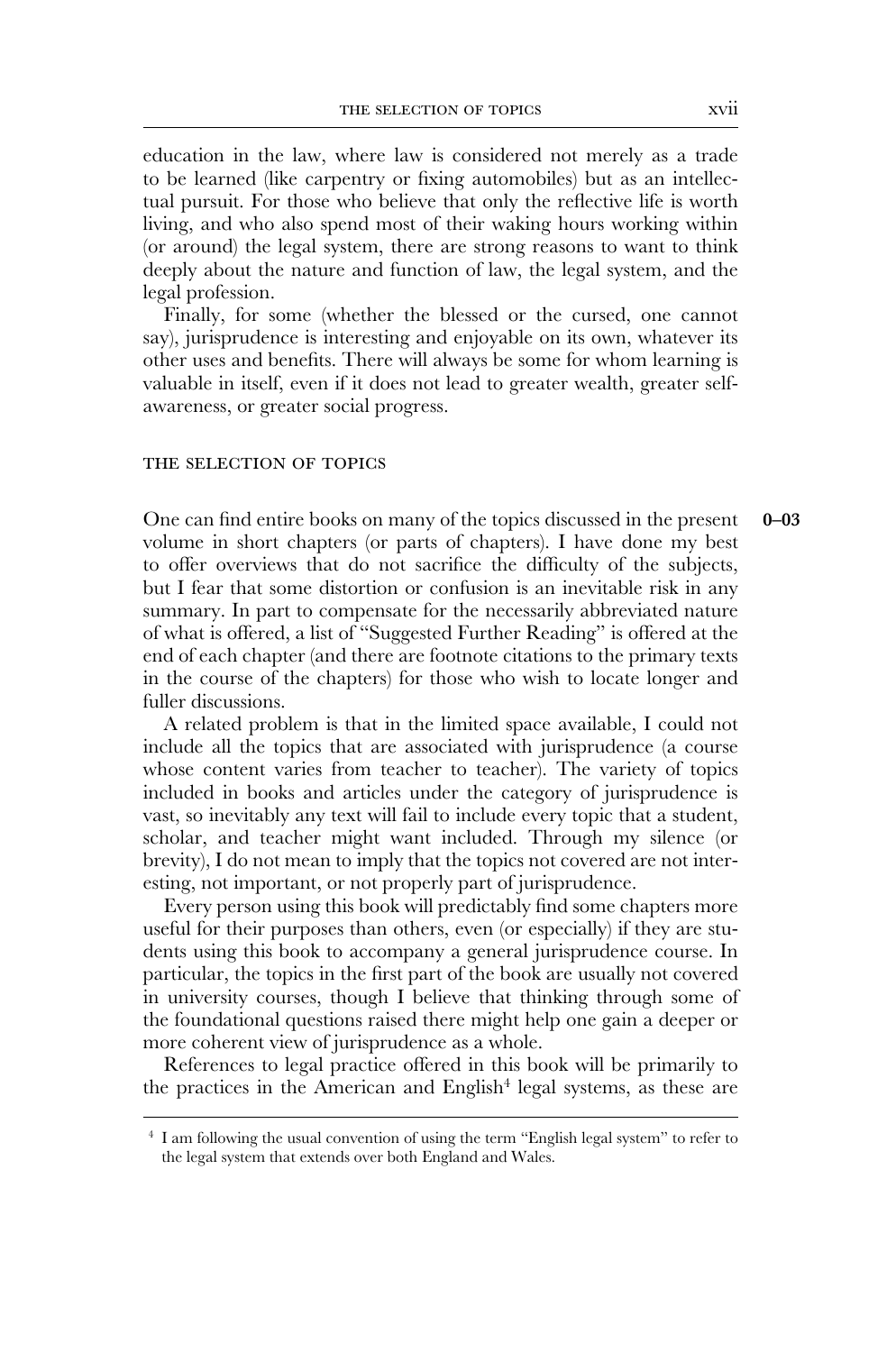the systems with which I am most familiar. It is likely (though far from certain) that any comments based on those two legal systems could be roughly generalised to cover all common law systems. The extent to which my lack of familiarity with civil law systems biases my views about legal theory and about the nature of law I must leave to others to judge.

I take seriously the obligation that comes with publishing a new edition of an existing book. I believe that any new edition should offer resources that the prior edition did not have. While there is rarely time to revisit and rewrite everything, in the preparation of the eighth edition of this book, chapters have been expanded, discussions of the most recent scholarship have been added throughout, and many topics have been significantly rethought. I have made changes (large or small) on almost every page.

Where possible, I have tried to include references (especially in each chapter's "Suggested Further Reading" list) that are readily accessible: e.g., articles in well-known journals that would be available in most law libraries or from electronic law journal collections (like *Hein Online or JSTOR*), and articles from internet sources (like *The Stanford Encyclopedia of Philosophy* (*plato.stanford.edu*) and the Social Services Research Network (*www.ssrn.com*)) that are available without cost (at least at the time of writing).

Work on this book often overlapped with work I was doing for other smaller projects: sometimes work done for the book was borrowed for other projects, and sometimes I found that work done for other projects could be usefully incorporated in the book. An earlier version of parts of Chapter 2 appeared in "Conceptual Questions and Jurisprudence", 1 *Legal Theory* 415 (1995); earlier versions of parts of Chapters 5, 6, and 7 appeared in "Natural Law Theory", in *A Companion to the Philosophy of Law and Legal Theory* (D. Patterson, ed., Blackwell, Oxford, 1996, 2nd ed., 2010); an earlier version of brief sections of Chapters 1 and 7 appeared in "Questions in Legal Interpretation", in *Law and Interpretation*  (A. Marmor, ed., Clarendon Press, Oxford, 1995), pp. 137–154; and an earlier version of parts of Chapters 1, 2, and 14 appeared in "Questions in Legal Interpretation", 18 *Tel Aviv Law Review* 463 (1994) (translated into Hebrew). I am grateful to the publishers of these texts for allowing me permission to use material from those articles.

I would like to thank the following for their helpful comments and suggestions: Mark Addis, Larry Alexander, Jack Balkin, Lisa Bernstein, Scott Brewer, Keith Burgess-Jackson, Kenneth Campbell, Tom Campbell, Jovana Davidovic, Richard Delgado, Anuj Desai, Anthony M. Dillof, Neil Duxbury, Neal Feigenson, John Finnis, Stephen G. Gilles, Martin P. Golding, Aristides N. Hatzis, Alex M. Johnson, Jr., Sanford N. Katz, Matthew H. Kramer, Kenneth J. Kress, Brian Leiter, Andrei Marmor, Jerry Mashaw, Linda R. Meyer, Martha Minow, Marcus Moore, Thomas Morawetz, Martha C. Nussbaum, Frances